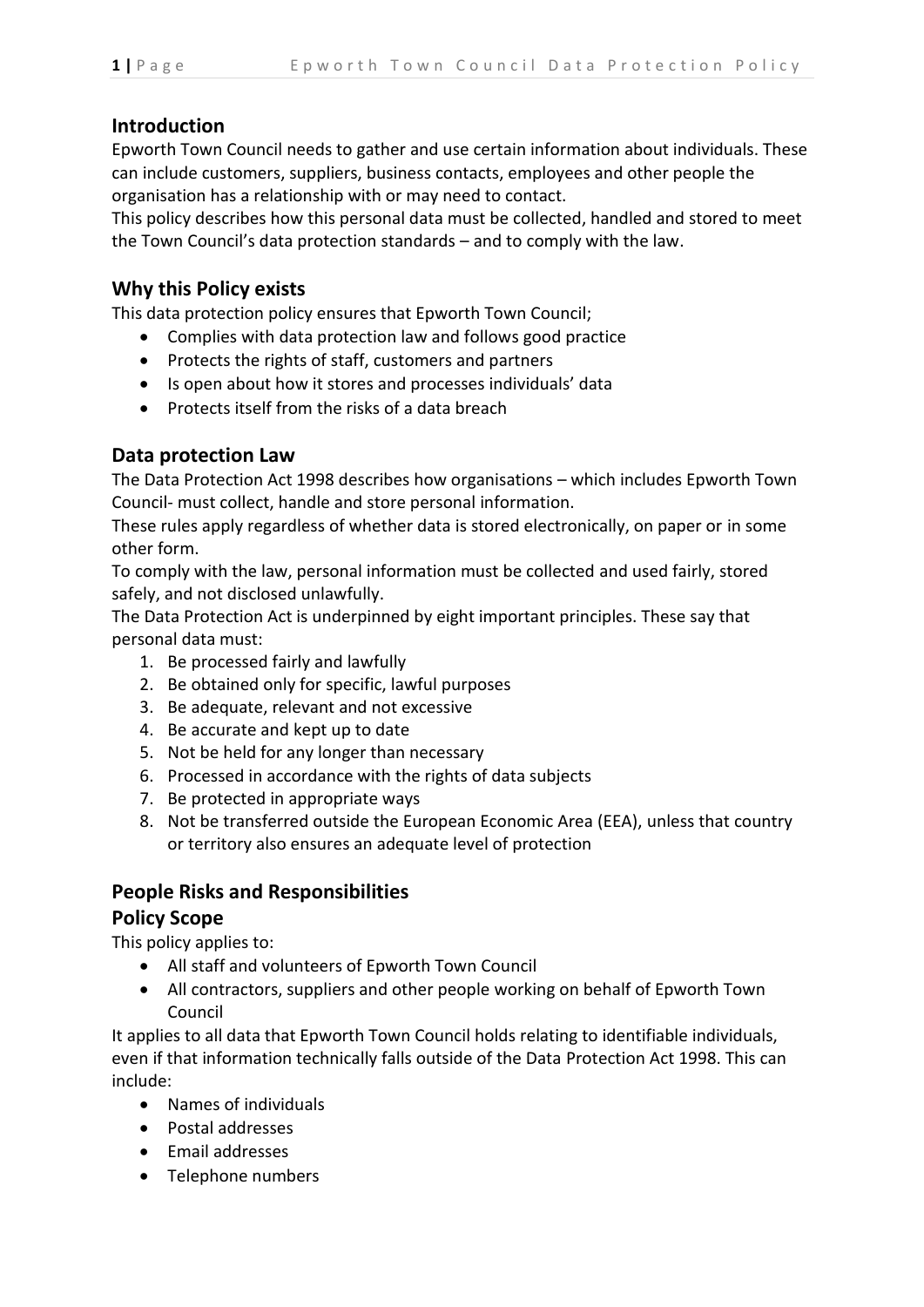• …plus any other information relating to individuals

## **Data Protection Risks**

This policy aims to protect Epworth Town Council from data security risks, including:

- **Breaches of confidentiality**.
- **Failing to offer choice**. (All individuals should be free, having regard to the statutory guidelines, to choose how Epworth Town Council uses data by statute relating to them
- **Reputational damage.**

### Responsibilities.

Although Epworth Town council is ultimately responsible for ensuring that the Council and everyone who works for or on its behalf (whether that be on a voluntary or employed basis) meets the obligations imposed under the Act, Everyone who works for or with Epworth Town Council has some responsibility for ensuring data is collected, stored and handled appropriately. For example.

Each Committee that handles personal data must ensure that it is handled and processed in line with this policy and data protection principles.

In addition,

The clerk will be responsible for:

- $\circ$  Keeping the Council updated about its data protection responsibilities, risks and issues
- o Ensuring that all data protection procedures and related policies, are reviewed annually, in line with an agreed schedule.
- o Arrange appropriate data protection training and advice for all those covered by this policy.
- o Handling data protection questions from Councillors, staff and anyone else covered by this policy.
- o Dealing with requests from individuals to see the data Epworth Town Council holds about them (also called "A subject access request").
- o Ensuring that Full council checks and approves any contracts or agreements with third parties that may handle the Town Council's sensitive data on its behalf.
- o Ensuring all systems, services and equipment used for storing data meet acceptable security standards.
- o Performing regular checks and scans to ensure security hardware and software is functioning properly.
- o Obtaining information about any third-party services the Town Council is considering using to store or process data. For instance, cloud computing services.
- o Ensuring that a suitable data protection statement is attached to all communications such as emails and letters.
- o Addressing any data protection queries from journalists or media outlets like newspapers.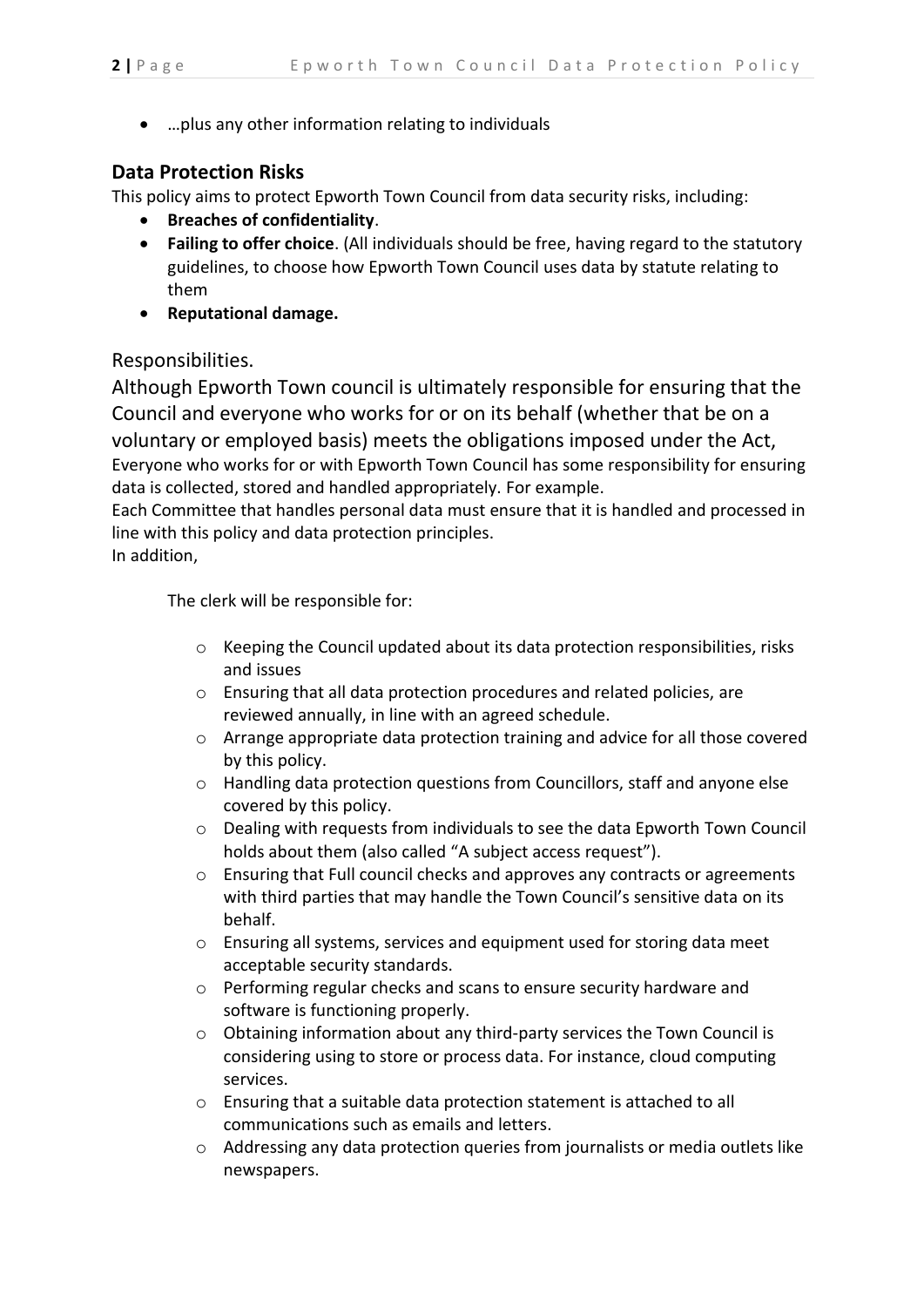# **General Guidelines**

- The only people able to access data covered by this policy should be those who need it for their work.
- Data should not be shared informally. When access to confidential information is requested, enquiries should be made of the Town Clerk in the first instance.
- Epworth Town Council will ensure that suitable training is provided for the clerk and Councillors to ensure that they understand their respective responsibilities when handling data.
- The Clerk will ensure as far as possible that all data is kept secure, by taking sensible precautions and following the guidelines below.
- In particular, strong passwords must be used and should be changed regularly. Passwords should never be shared.
- Personal data should not be disclosed to unauthorised people, either within Epworth Town Council or externally.
- Data held should be kept updated and regularly reviewed in accordance with the document retention schedule and updated. If no longer required, it should be deleted or securely disposed of.
- The clerk should request help from the personnel committee in the first instance if unsure about any aspect of data protection.

## **Data storage**

These rules describe how and where data should be safely stored. Questions about storing data safely can be directed to the Town Clerk in the first instance.

When data is stored on paper, it should be kept in a secure place where unauthorised people cannot see it.

These guidelines also apply to data that is usually stored electronically but has been printed out for some reason:

- When not required, the paper or files should be kept in a locked drawer or filing cabinet.
- The clerk should make sure paper and printouts are not left where unauthorised people could see them, e.g. on a printer.
- Data printouts should be shredded and disposed of securely when no longer required.

When data is stored electronically, it must be protected from unauthorised access, accidental deletion and hacking attempts.

- Data should be **protected by strong passwords** that are changed regularly and never shared between employees.
- If data is **stored on removable media** (like a CD or DVD), these should be kept locked away securely when not being used.
- Data should only be stored on **designated drives and servers**, and should only be uploaded to an **approved cloud computing service.**
- Data should be **backed up frequently**. Those backups should be tested regularly, in line with the "Town Councils" back up procedure.
- Data should **never be saved dir**ectly to laptops or other mobile devices like tablets or smart phones.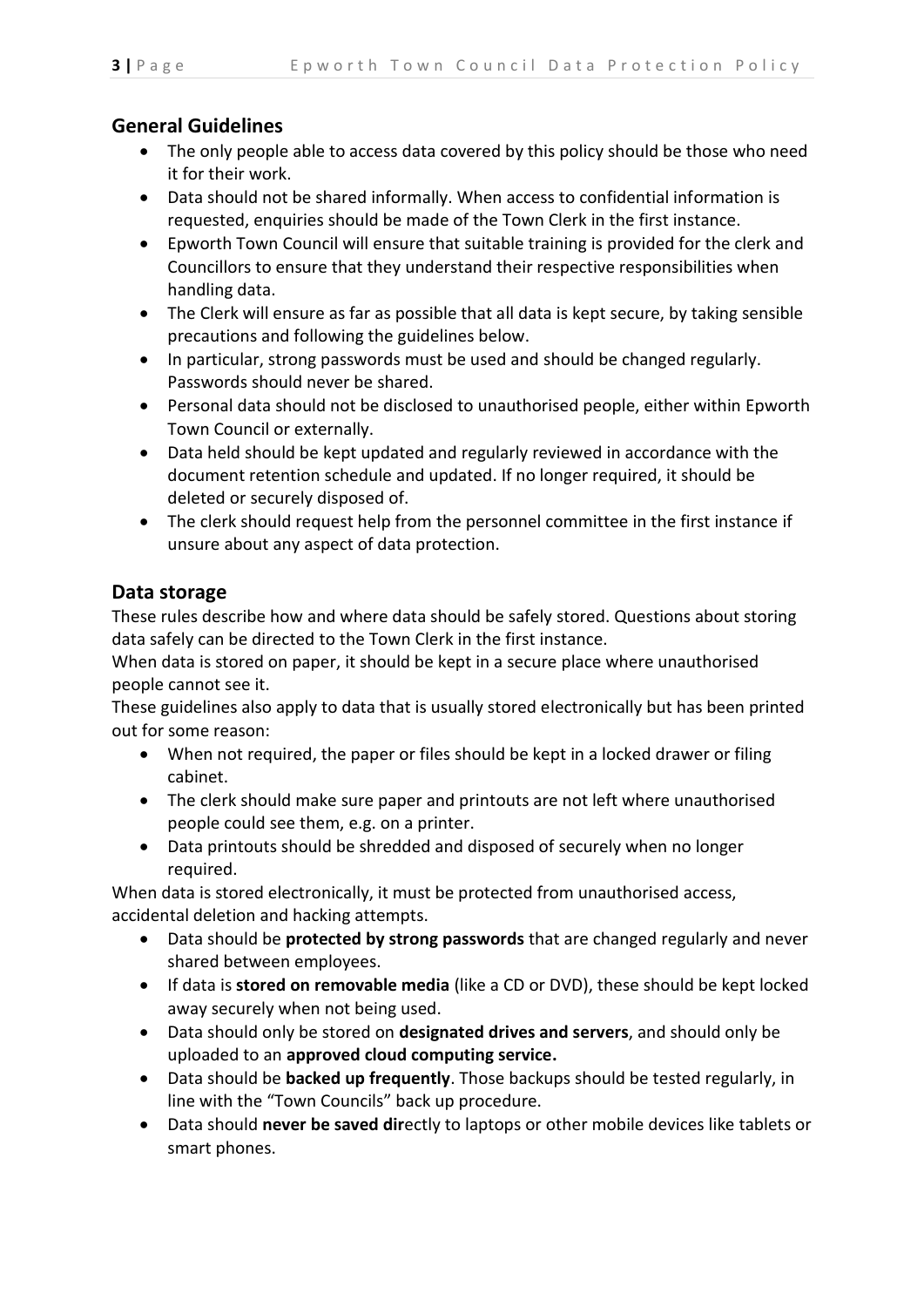• All servers and computers containing data should be protected by **approved security software and a firewall**.

### **Data use**

Personal data is of no value to "Epworth Town Council" unless it can make use of it. However, it is when personal data is accessed and used that it can be at the greatest risk of loss, corruption or theft:

- When working with personal data, employees should ensure **the screens of their computers are always locked** when left unattended.
- Personal data **should not be shared informally**. In particular, it should never be sent by e-mail, as this form of communication is not secure.
- Data should be **encrypted before being transferred electronically**. Procedures should be put in place to send personal data safely and securely to authorised external contacts.
- Employees **should not save copies of personal data to their own computers**.

It is the responsibility of the Clerk to take all reasonable steps to ensure data held is kept as accurate and up to date as possible.

- Epworth Town Council will make it **easy for data subjects to update any information** Epworth Town Council holds about them by publishing this policy (i.e. on the website etc.)accompanied by the process by which they can make a request to update.
- Data should be **updated if and when any inaccuracies are discovered**. For instance, when it is discovered that an individual can no longer be reached on their stored telephone number, that number should be removed from the Councils database or list.

### **Subject access requests**

All individuals who are the subject of personal data held by Epworth Town Council are entitled to:

- Ask **what information** Epworth Town Council holds about them and why.
- Ask **how to gain access** to it.
- Be informed **how to keep it up to date**.
- Be informed how Epworth Town Council is **meeting its data protection obligations**.

If an individual contacts the Town Council requesting this information, this is called a subject access request.

Subject access requests from individuals must be made in writing and addressed to the Clerk. Such applications may be sent by e mail to clerk[@epworthtowncouncil.com](mailto:epworth.council@btconnect.com) by post to Epworth Town Council, Cemetery Lodge, Burnham Road, Epworth, Doncaster, DN9 1BY or hand delivered. However it is possible to make such requests via social media and therefore both Councillors and the clerk need to be aware of this and refer any such requests to the Clerk without delay.

Proper requests received will be acknowledged within 10 working days of receipt. The Clerk will verify the identity of anyone making a subject access request before identifying all relevant information to be disclosed.